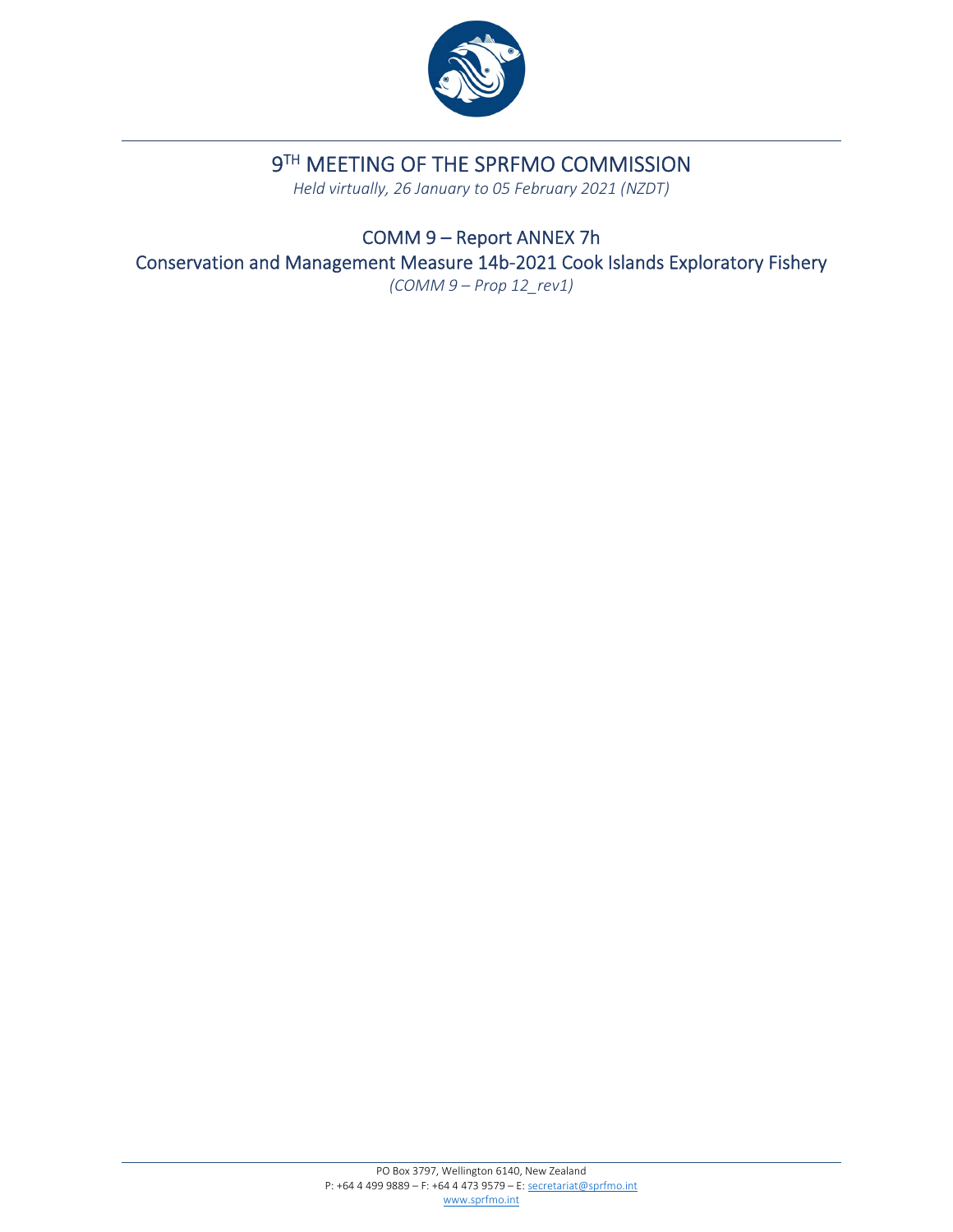

# CMM 14b-2021<del>0</del>

# Conservation and Management Measure for Exploratory Potting Fishery in the SPRFMO Convention Area

*(Supersedes CMM 14b‐2019)*

#### The Commission of the South Pacific Regional Fisheries Management Organisation;

*RECALLING* Article 22 of the Convention on the Conservation and Management of High Seas Fishery Resources in the South Pacific Ocean (the Convention) which provides that a fishery that has not been subject to fishing or has not been subject to fishing with a particular gear type or technique for ten years or more shall be opened as a fishery or opened to fishing with such gear type or technique only when the Commission has adopted cautious preliminary Conservation and Management Measures (CMMs) in respect of that fishery and, as appropriate, non-target and associated or dependent species, and appropriate measures to protect the marine ecosystem in which that fishery occurs from adverse impacts of fishing activities;

*RECOGNISING* Articles 3(1)(a)(i) and (ii) of the Convention, which call on the Commission, in giving effect to the objectives of the Convention, to adopt Conservation and Management Measures (CMMs) that take account of international best practices and protect the marine ecosystem, particularly ecosystems with long recovery times following disturbance;

*FURTHER RECOGNISING* Articles 3(1)(b) and (2) of the Convention which call on the Commission to apply the precautionary approach and an ecosystem based approach to fishery resources under the mandate of the Convention;

*NOTING* the conservation value of relevant SPRFMO CMMs which will apply to activities anticipated to be undertaken pursuant to this measure, including, *inter alia*, CMM 03‐2020 (Bottom Fishing) on the Management of Bottom Fishing in the SPRFMO Convention Area and CMM 09-2017 (Seabirds) on Minimising Bycatch of Seabirds in the SPRFMO Convention Area;

*AGREEING* that new and exploratory fisheries should not be permitted to expand faster than the acquisition of information necessary to ensure that the fishery can and will be developed in accordance with the principles set out in Article 3 of the Convention;

*RECOGNISING* Article 22(2) of the Convention, which calls on the Commission to adopt preliminary measures that ensure that any new fishery resource is developed on a precautionary and gradual basis until sufficient information is acquired to enable the Commission to adopt appropriately detailed CMMs;

*REVISES and ADOPTS* the following CMM in accordance with Articles 8, 20 and 22 of the Convention: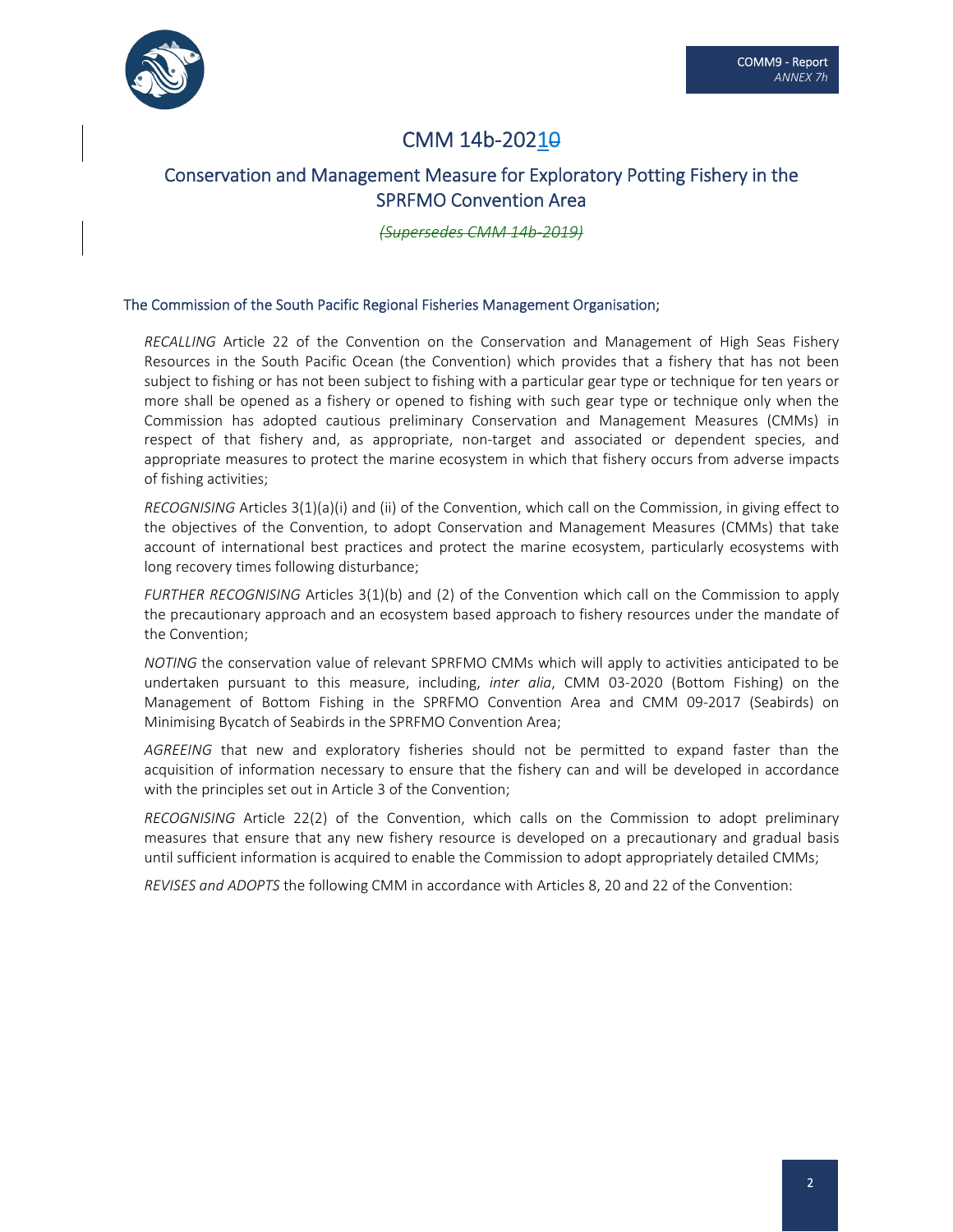

## **Objectives**

1. To provide for exploratory bottom pot fishing for lobster and crab in the Convention Area for the purpose of obtaining scientific data: to allow the evaluation of the long term fishery potential for a lobster and crab fishery in the Convention Area; to evaluate the possible impacts on the target stocks, associated or dependent species, and marine ecosystems; to evaluate the effectiveness of mitigation measures; and to ensure that the bottom pot exploratory fishery is developed on a precautionary and gradual basis according to the best available science.

## **Definitions**

- 2. For the purposes of this measure:
- a) "lobster" means both "*Jasus* spp" lobster and "*Projasus* spp" lobster;
- b) "crab" means "*Chaceon* spp" crab;
- c) "bottom potting" means standardised strings of traps carefully designed and dedicated to capturing particular species of crustaceans and having minimal adverse impact on the environment as described in the Fisheries Operation Plan reviewed by the  $68$ th meeting of the Scientific Committee;
- d) "fishing year" means a year of 12 months, from July 1st to June 30th;
- e) "spawning season" means the season in which it is believed the target species reproduce and spawn., being July 1st to September 30th;
- f) "FOP" means Fisheries Operation Plan;
- g) "TAC" means Total Allowable Catch.

## Application

- 3. This measure applies to exploratory fishing for lobster and crab as described in the Fisheries Operation Plan reviewed by the  $87<sup>th</sup>$  meeting of the Scientific Committee (SC78-DW01\_rev12).
- 4. None of the obligations in this measure exempt a Member or CNCP from complying with any Convention obligation or any other CMMs adopted by the Commission.

## Details and Specification of Exploratory Fishing Activities

5. Fishing for lobster and crab, using the bottom potting method, may be conducted on no more than 15 seamounts or other features within the exploratory fishing boxed areas identified in Table 1 below.

Table 1: Boxed positions for the The coordinates if the two areas intended for exploratory fishing.

| <b>Exploratory area</b> | Latitude | Longitude |
|-------------------------|----------|-----------|
| Foundation              | 31'00 S  | 100'00 W  |
| Sea mount chain         | 31'00 S  | 134'00 W  |
|                         | 40'00S   | 134'00 W  |
|                         | 40'00 S  | 100'00 W  |
| Northern seamount       | 21'00 S  | 101'00 W  |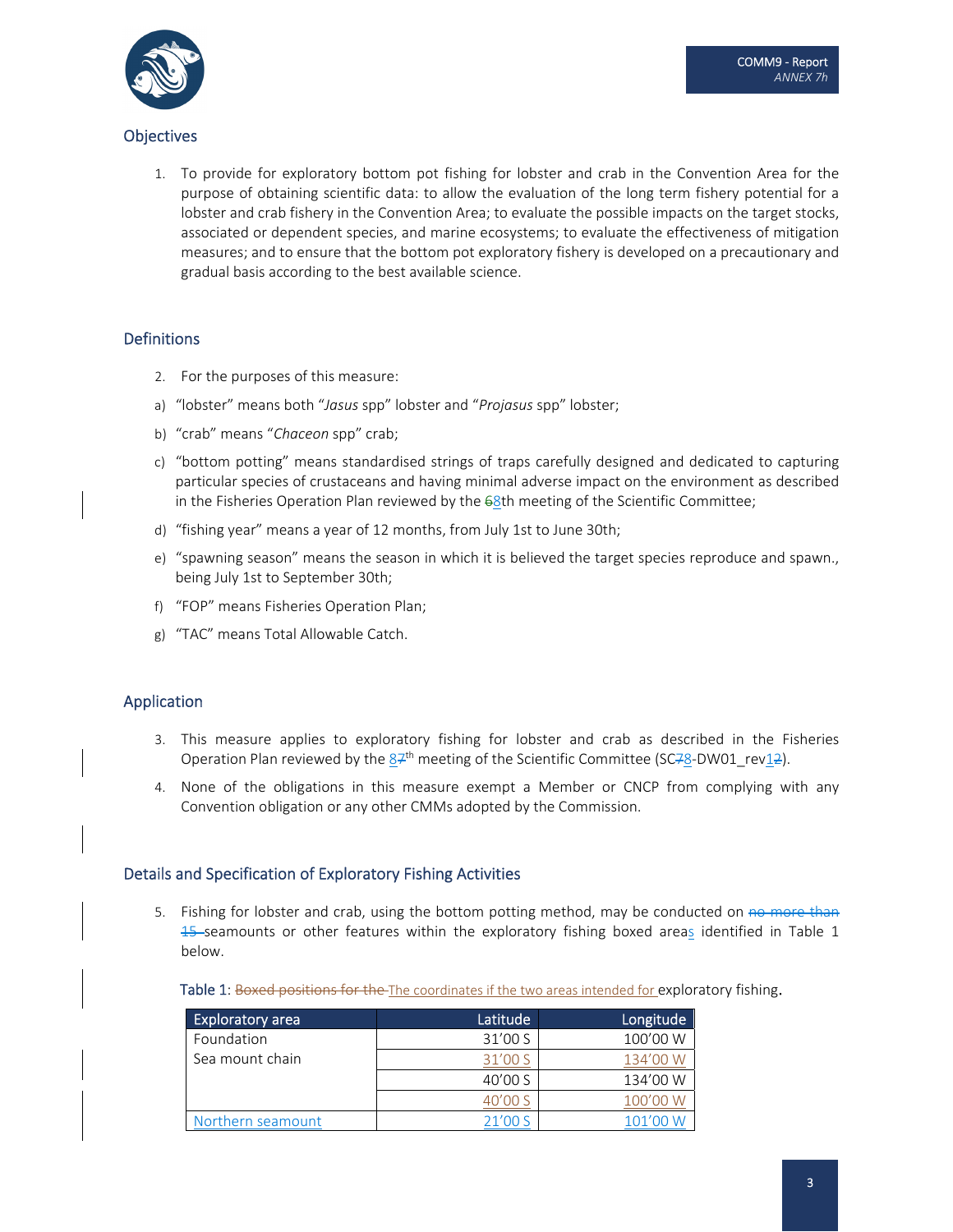

| 24'00 S | 84'00 W |
|---------|---------|
| 21'57S  | 101'00W |
| 23'55S  | 94'13W  |
| 25'06S  | 92'50W  |
| 27'00S  | 92'50W  |
| 27'00S  | 84'00W  |
| 21'00S  |         |

6. The exploratory fishing conducted pursuant to this CMM shall apply for two fishing years, commencing July 1<sup>st</sup> 2021, and ends on June 30<sup>th</sup> 2023<del>exploratory fishing year is defined as July 1 to June 30:</del>

Fishing year 2 commenced on July  $1<sup>st</sup>$  2019 and shall end on June 30<sup>th</sup> 2020;

b) Fishing year 3 shall start on July  $1<sup>st</sup>$  2020 and end on June 30<sup>th</sup> 2021.

- 7. Each trip shall be limited to a total allowable effort (TAE) of 80 days per trip, setting and hauling no more than five lines of 100 traps per day, with a limit of 75% of the TAE on Kopernik Seamount per trip (60 days).
- To facilitate experimental fishing for the planned effective fishing area of the gear, an An-additional five fishing days will within ten operational days shall be added to fishing year 2 the TAE for one trip between October 2021‐June 2022.
- 8.9. The vessel is authorized to test alternative trap designs to evaluate gear selectivity. undertake the proposed sampling designed to improve estimates of abundance for experimental fishing to accommodate the proposed experimental trapping as outlined in Appendix 7 of the revised FOP as reviewed by SC7 (SC7‐DW01\_rev2).
- 9.10. A CPUE limit of 4 kg per trap shall be applied for Kopernik Seamount, assessed weekly through a moving 30‐day window starting on day 30, and assessed every 7 days thereafter. Should this CPUE limit be reached, the Cook Islands shall close Kopernik Seamount and it shall remain closed to fishing pending the SC's review of the Cook Island's planned ongoing response.

11. A 20t total allowable catch for *Jasus caveorum* on Kopernik Seamount per trip will apply.

- 10.12. Fishing shall be closed to the vessel during spawning season from July through to September each year.
- 11.13. The maximum lobster and crab (combined) total allowable catch (TAC) taken pursuant to this CMM shall not exceed the global TAC of 300 tonnes per fishing year for fishing years commencing in July 2021, and 3July 20222 and 3.
- 12.14. The Cook Islands shall ensure that any vessel authorised to conduct the exploratory fishery shall report on fishing shall provide weekly reports on its fishing activities to the Cook Islands. The vessel authorised to conduct the exploratory fishery shall report on fishing weekly to the Cook Islands.
- 13.15. Any results will be used to develop proposals for the consideration of the Cook Islands and the Scientific Committee on the design of any subsequent exploratory fishing.
- 14.16. Catch and effort shall be monitored on a trap-by-trap basis and fishing operations shall cease in that year once either the effort or catch limit, whichever occurs first, specified in paragraphs 6, 7 and 11 has been reached.
- a) Because the stock and stock status are not known, if at any time during the exploratory fishing the stock indicators show sustainability concerns the Cook Islands shall issue a directive to the authorised fishing vessel for exploratory fishing to cease and advise the Commission promptly thereafter.
- 15.17. The Cook Islands shall ensure that any company and crew of the fishing vessel authorised to undertake this  $\exp\left\{ \frac{\phi(x)}{\phi(x)} \right\}$  fishing shall have experience working within catch limits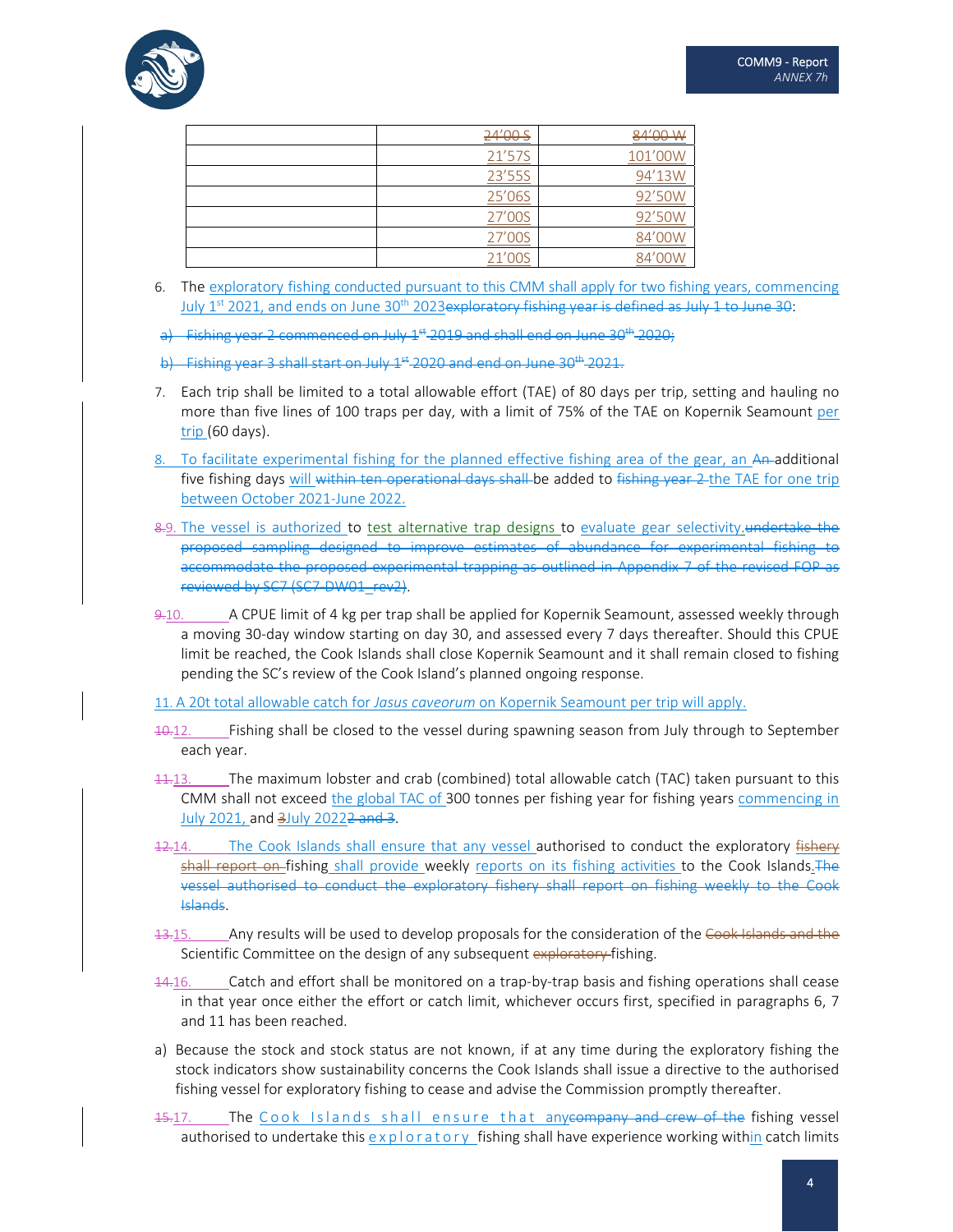

 $\overline{\phantom{a}}$ 

of that size and use intensive monitoring of all catch. As the a catch limit is approached, fewer strings of traps will be set to constrain the retained catch within the limit.

16.18. Fishing activity undertaken pursuant to this measure shall not be considered a precedent for future allocation decisions.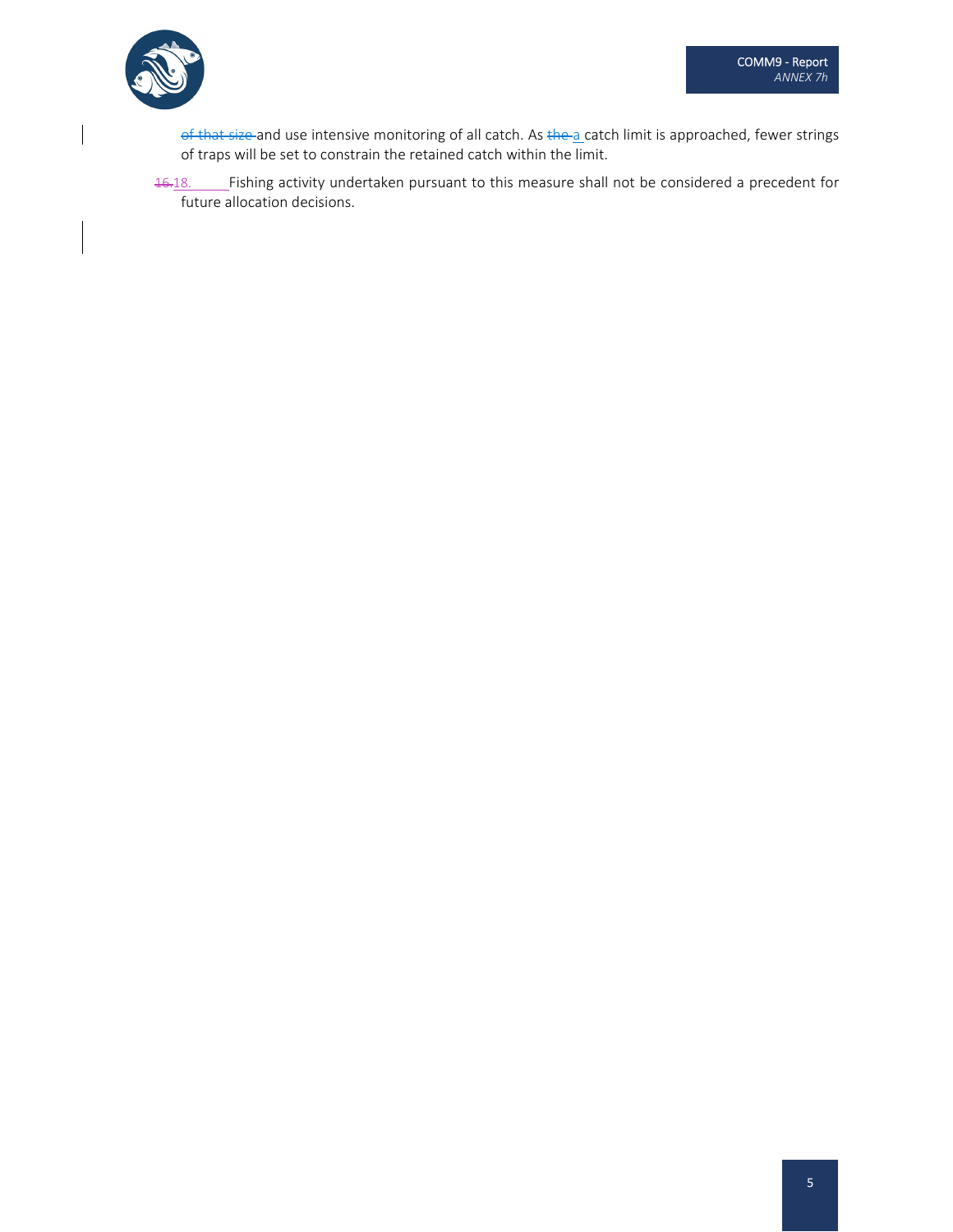

# Authorised vessels

- 17.19. Any The Cook Islands shall authorise afishing vessel authorised *ALTAR 6* shall be authorised to undertake fishing shall do so pursuant to this measure. In the event that *ALTAR 6 the authorised vessel* becomes unavailable, an alternate fishing vessel of similar capability and capacity shall may be authorised to undertake fishing pursuant to this measure only after the replacement fishing vessel has been notified by Cook Islands to the Executive Secretary who will notify all Members and CNCPs.
- 18.20. In determining the suitability of an alternate fishing vessel the Cook Islands shall consider, *inter alia*:
- a) the vessel's ability to conduct the exploratory fishing set out in the Fisheries Operation Plan reviewed by the  $78<sup>th</sup>$  meeting of the Scientific Committee (SC87-DW01\_rev12) and any subsequent version reviewed and approved by the Scientific Committee;
- b) the master and crew's history and track recordexperience in comparable research or exploratory fishing;
- c) the ability of the fishing vessel to provide suitable accommodation, facilities, and operating support for a Cook Islands Government observer;
- d) the ability of the fishing vessel to maintain rigorous assessment monitoring of the potential for Significant Adverse Impacts on Vulnerable Marine Ecosystems (VMEs);
- 19.21. any history of Illegal, Unreported or Unregulated (IUU) fishing by the vessel. A vessel on the SPRFMO IUU list or the IUU list of another competent regional fisheries management organisation shall not be accepted as an alternate vessel.

#### Management measures

20.22. Fishing pursuant to this measure shall take place in accordance with this measure or any amendment to the measure adopted by the regular meeting of the Commission.

## Data collection

- $21.23.$  In undertaking fishing pursuant to this measure, any authorised the fishing vessel shall collect all the data required by current CMMs and as set out in the Fisheries Operation Plan reviewed by the  $87<sup>th</sup>$  meeting of the Scientific Committee, and, to the extent possible any further data requested by the Scientific Committee (SC) for its annual evaluation and assessment.
- 22.24. The vessel shall be fully capable of complying with SPRFMO data standards and reporting.
- 23. The vessel shall make all efforts to target as many of the 15 seamounts in fishable depths as possible during these fishing operations.

## Marine Mammals, Seabirds, Turtles, and other Species of Concern

- 24.25. A vessel fishing pursuant to this measure shall use the following mitigation methods:
- a) there shall be no dumping of offal while lines are being set or while lines are being hauled;
- b) any offal or discards shall be macerated by machine prior to discarding;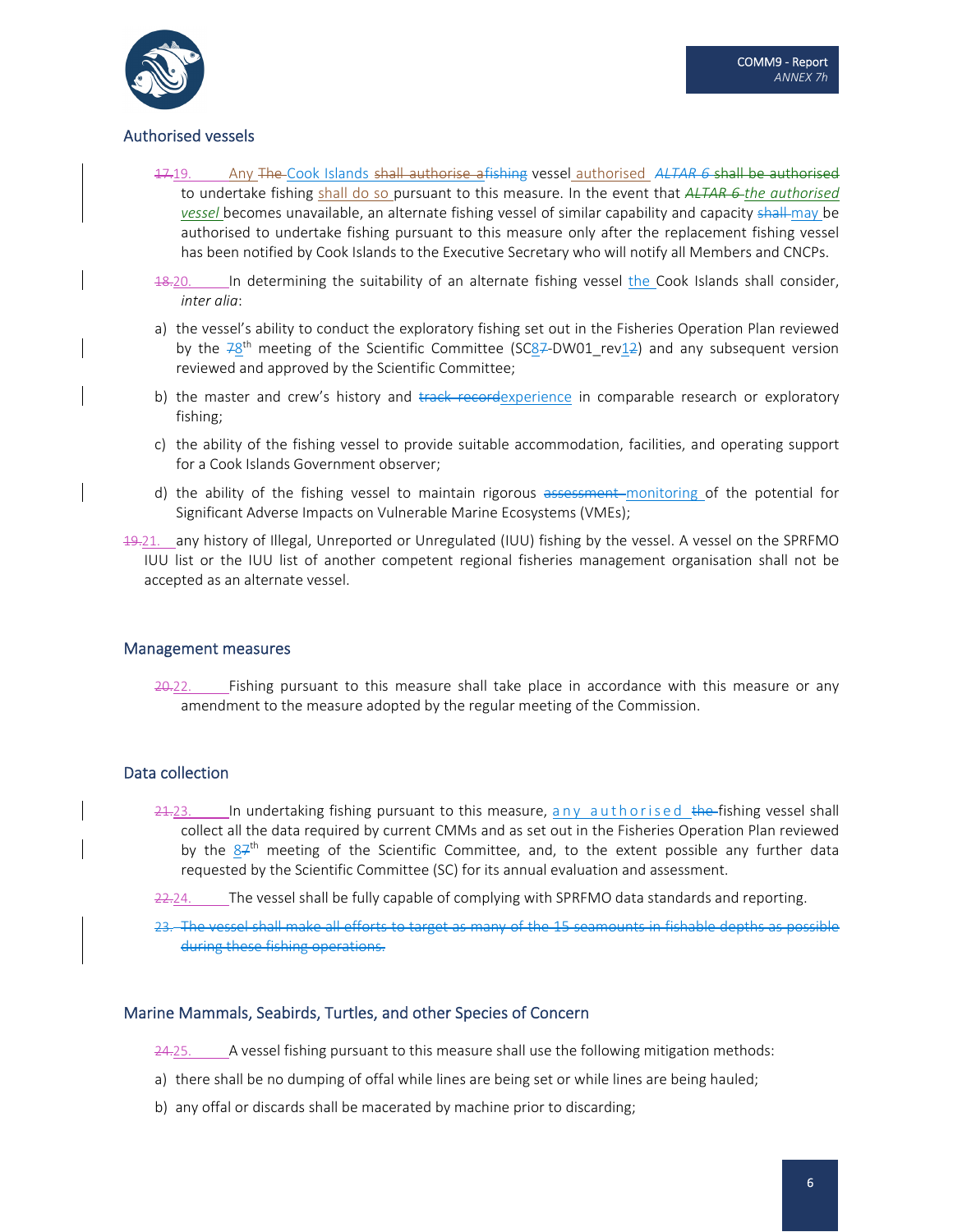

- c) discarding shall take place only at the end of a haul or while steaming; and no biological material shall be discarded for at least 30 minutes before the start of any set or during any set;
- d) discarding may only take place from the opposite side of the vessel from the hauling position.
- 25.26. The following information shall be collected for marine mammals, seabirds, turtles, and other species of concern:
- a) standardised seabird and marine mammal abundance counts shall be made at the rear of the vessel at the start, middle, end of each event (from set to haul);
- b) the observer shall have a target of observing 10% of pots hauled for marine mammal, seabird and turtle captures, and for comparison with a sample of recorded video observations;
- c) all marine mammals, seabirds, turtles, and other species of concern captured shall be identified, and photographs will be taken of as many seabird interactions as possible and all birds released alive;
- d) all dead birds must be retained for formal identification and necropsy;
- e) opportunistic observations, photography and identification of marine mammals may be undertaken in collaboration with the crew.
- 26.27. All information specified in CMM 03-2020 (Bottom fishing) and all data necessary to assess encounters with VMEs shall be collected to enable assessment and monitoring of the distribution of vulnerable marine ecosystems in the areas fished.

#### Monitoring & Data Collection

- 27.28. A vessel undertaking fishing pursuant to this measure shall carry a Cook Islands Government observer, as well as a dedicated assistant experienced in at‐sea scientific data collection to assist the observer with biological measurement and data collection. Observer data shall be collected in accordance with the SPRFMO Observer data standard and shall include gear deployment and retrieval data, catch and effort information, biological data collection, and information on marine mammals, seabirds, reptiles and other species of concern.
- 28.29. In addition to carrying an observer, a vessel undertaking fishing pursuant to this measure shall be equipped with a video monitoring and recording system to be located over the hauling position to ensure that all hauled pots are observed or recorded on video. All recorded footage must be provided to the Cook Islands at the end of the voyage for analysis and storage.
- 29.30. The vessel shall also be equipped with tamper proof Automatic Location Communicators that meet SPRFMO standards for VMS reporting (every hour) and can respond to polling at any rate if required consistent with requirements under CMM 06‐2020 (Commission VMS).
- 30.31. At the 89<sup>th</sup> meeting of the Scientific Committee the Cook Islands shall present a full and comprehensive amended exploratory fishing proposal which conforms, in full, with SPRFMO CMMs and the Convention, in particular CMM 13‐2020 (Exploratory fisheries) and CMM 03‐2020 (Bottom fishing) and take into account the Scientific Committee advice as described in the SC7 report. The proposal shall include the following:
- a) A detailed and specific proposal and Fisheries Operation Plan that includes formal sampling designs and data collection plans for all phases of the proposed exploratory fishery that conform with CMM 13‐2020 (Exploratory fisheries);
- b) A description of how the proposed fishing meets the requirements of the Convention and relevant CMMs, including a bottom fishing impact assessment;
- c) Propose measures to ensure the long‐term viability of the target species, including reproduction;